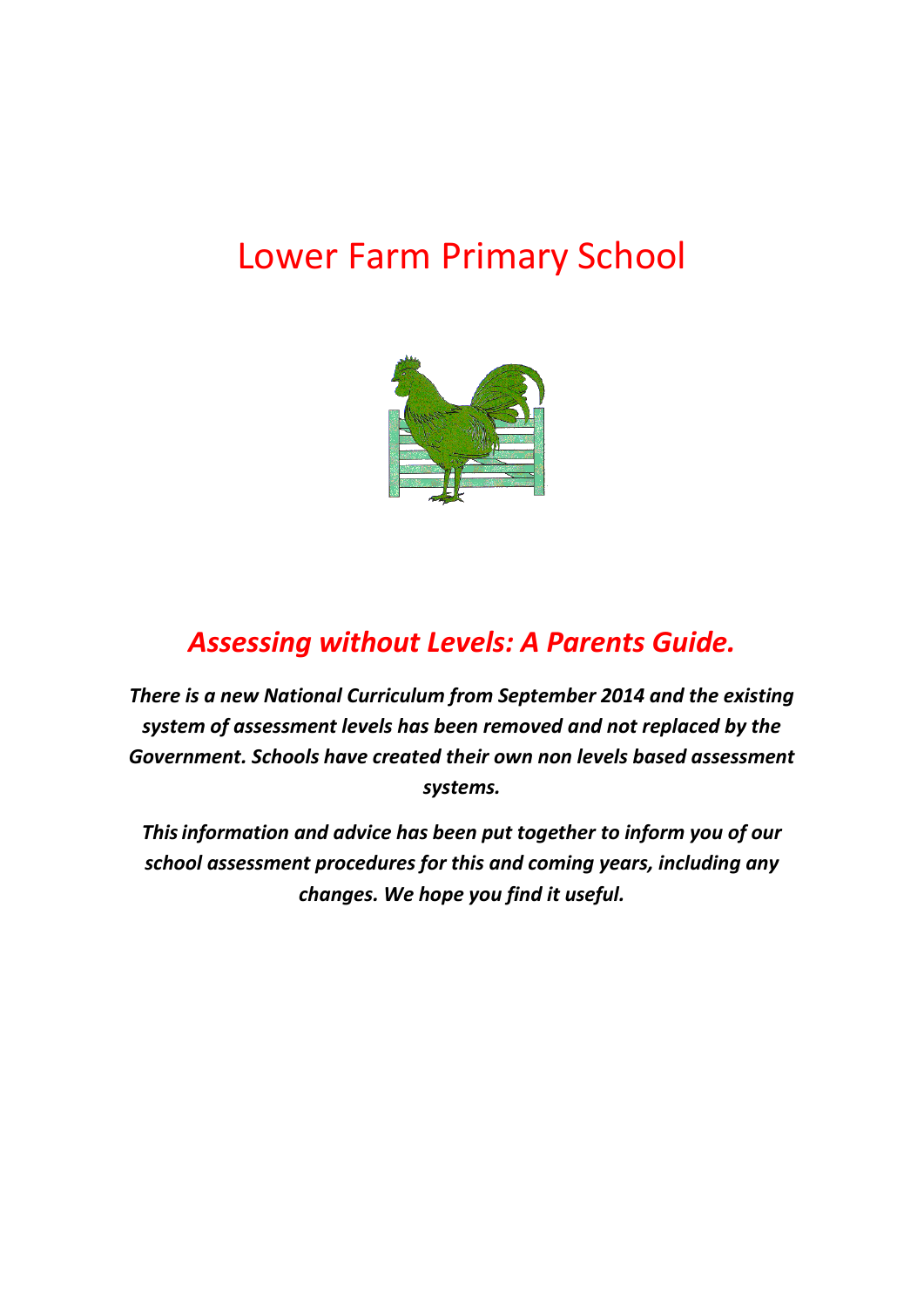### **Early Years Foundation Stage (EYFS)**



Children in the EYFS will continue to be assessed against the Early Years Foundation Stage Profile (EYFSP for short). This consists of Ages and Stages criteria for nursery learners moving into Early Learning Goals for Reception aged learners.

At the end of Reception these are reported as **Emerging**, **Expected** or **Exceeding** the Early Learning Goals in each area.

Evidence is gathered across the year to create a profile for all children in EYFS and we value contributions from parents and carers to these documents.

Assessment in EYFS is gathered through observations of learners, samples of learning, photographs and conversations which demonstrate the child's understanding of a given concept.

In addition to this, staff plan lessons and activities to develop a wide range of learning skills in preparation for the next stage in their education Key Stage 1 (Years 1 and 2).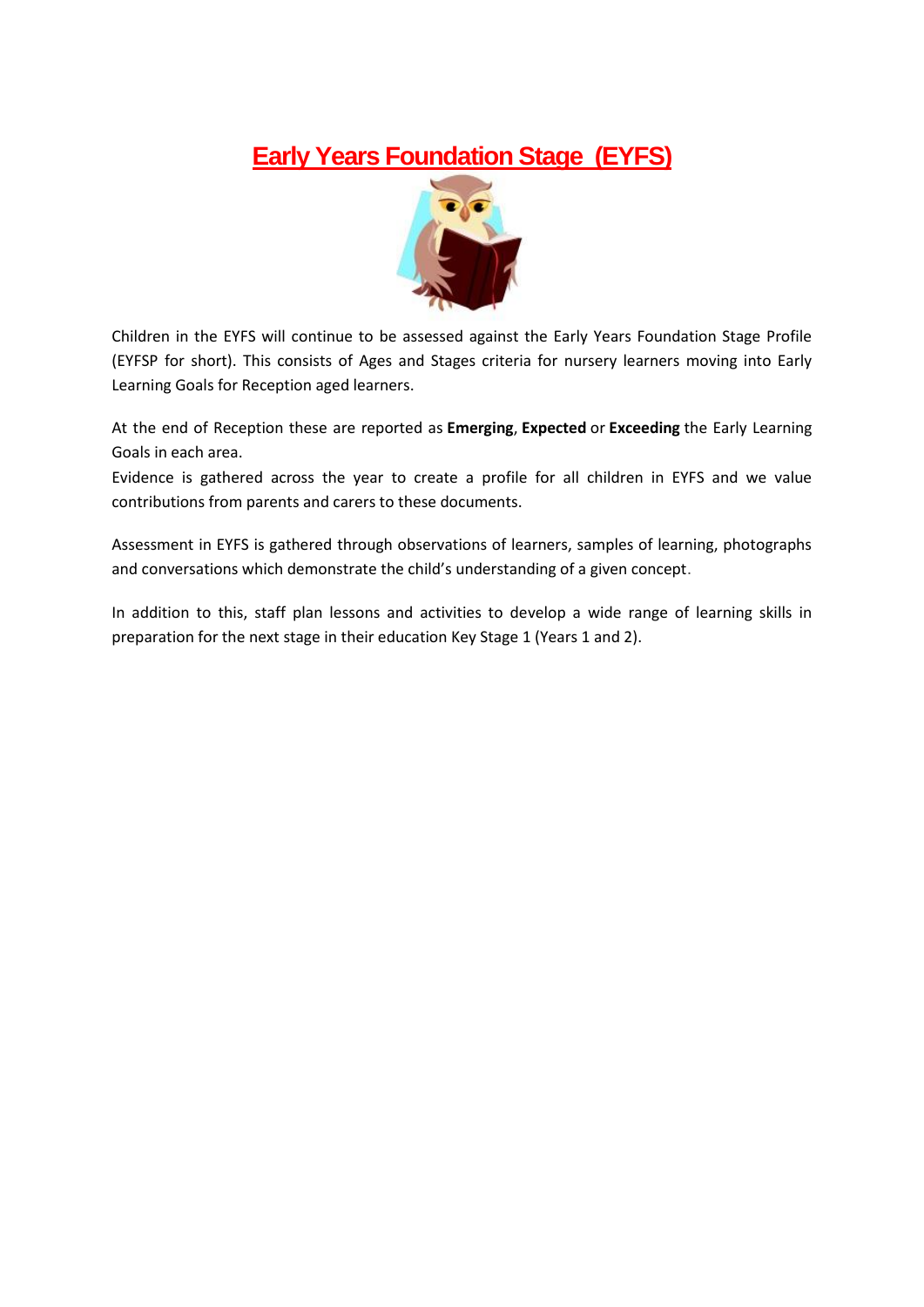## **YEARS 1, 3, 4, 5**



From September this year, children in years 1, 3, 4 and 5 will no longer be assessed against the national curriculum levels that parents and carers will have been familiar with.

In line with the New National Curriculum and raised expectations, children will be assessed in a number of ways.

Lower Farm staff will be teaching from the New National Curriculum and covering all requirements for the specific year groups. These are called 'Year End Standards'

The 'Year End Standards' have been taken from the New National Curriculum and state the minimum requirements a learner must meet in order to ensure continued progress throughout school in line with age expected standards.

A copy of the 'Year End Standards' for Reading, Writing, Maths and Science for the year group your child is in will be attached with this information leaflet.

Any gaps identified in learning for the children due to the increased expectations will be covered and staff have worked together to ensure that the coverage for children is in place.

Staff continue to differentiate all activities to ensure that all learners needs are met. Differentiation is very well developed throughout school and is a strength at Lower Farm.

Lower Farm has decided to use a new assessment progression framework in line with the 'Year End Standards' developed by 'Rising Stars Education'.

The assessment system we use refers to "stages". Each stage is split into six parts to show the attainment of pupils. Each stage is split into:

#### *beginning, beginning+, developing, developing+, secure, exceeding*

Learners are assessed half termly in Reading; Writing and Maths using our tracking system to see which part of each stage they are working within and to check they are progressing.

New Curriculum focuses very much on ensuring children have a breadth of understanding within the concepts and skills they learn. The application of skills and understanding across a wide range of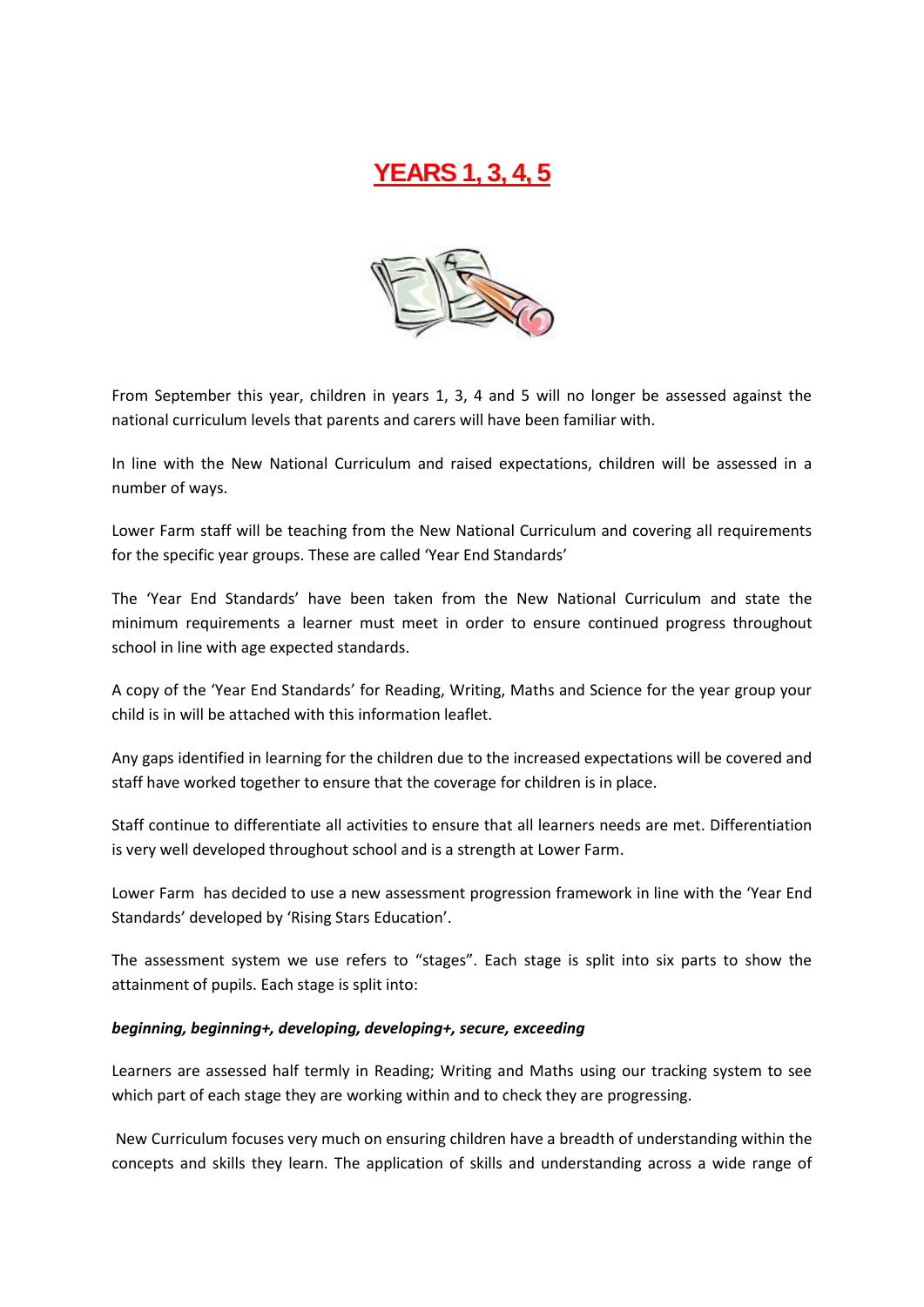curriculum areas is key. Rather than moving 'up' the stages, the focus is on moving 'outwards' developing a deeper understanding. Teachers at Lower Farm are now planning extension and challenge activities into lessons which allow pupils to "master" a skill before moving onto new learning. This means that children are less likely to have "gaps" in knowledge over time.

Gathering evidence of learners progress and development will continue with a wide range of **Formative Assessment**; (day to day assessment through learning completed, observations, conversations and guided sessions) which will inform staff's planning and also **Summative Assessment** (more formal assessment/tests) which will play a part in the overall assessment and progress checks for learners at set times in the year.